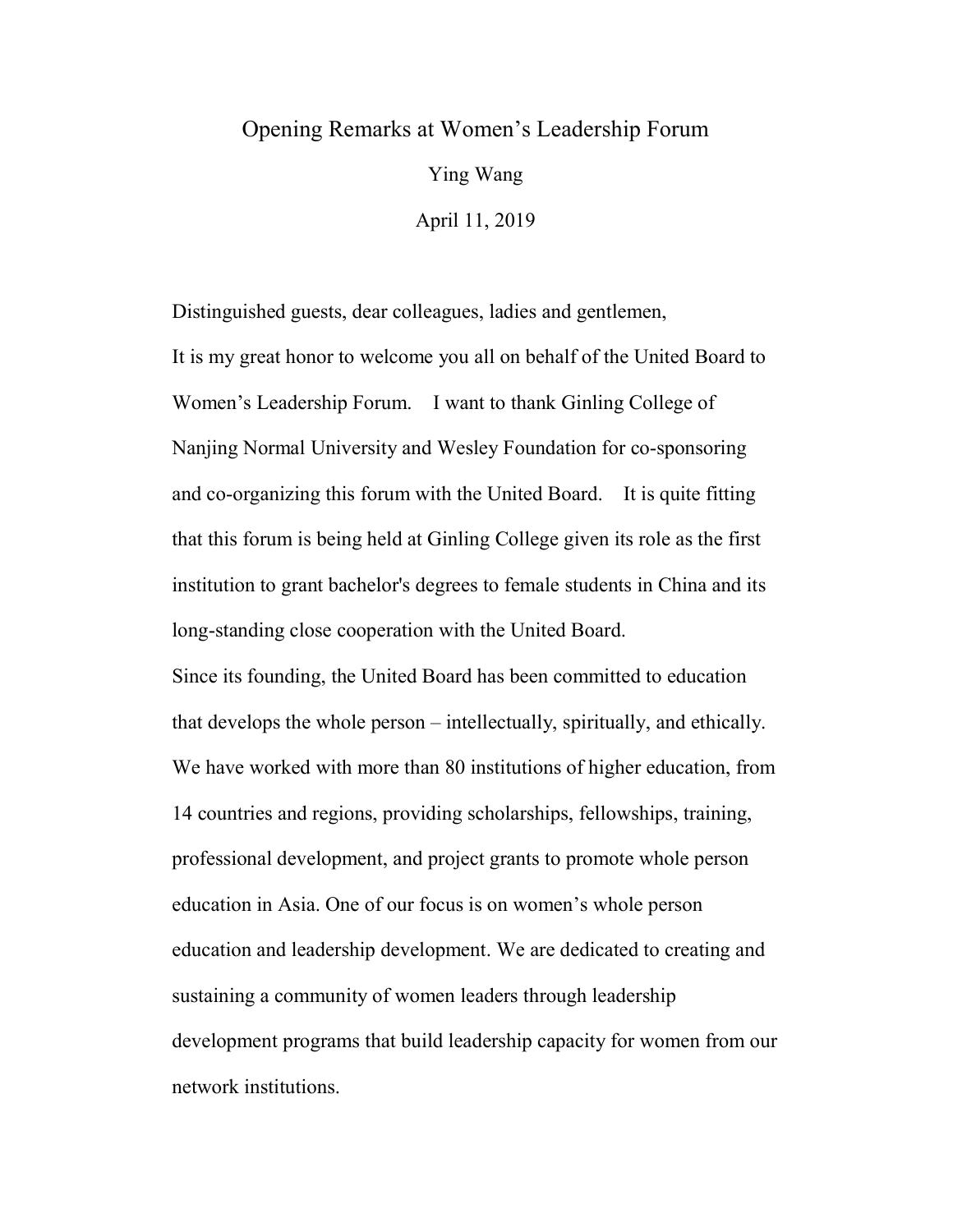We established this forum to provide an opportunity to share experience and thinking about the future of women's colleges as well as women's education in the Asian context. Our distinguished participants mostly are presidents / principals of women colleges and universities. Some are presidents or academic leaders of co-ed universities exerting unremitting effort towards women empowerment.

As we all know, aside from allowing more women access to higher education, women's colleges and universities are in a unique position to educate women for leadership. Inspired by role models and mentors, young women in the affirming and liberating atmosphere can develop confidence, self-efficacy, and talent more freely, less burdened by cultural stereotypes and social pressures.

The value of women's education and leadership development has received widespread recognition in Asia over decades. Governments, institutions and organizations in Asia have implemented policies and practices aimed at improving diversity and equity, Take China for instance. Since 2008, Chinese women have been more likely than men to continue onto tertiary and postgraduate education. According to the Ministry of Education, women constitutes 52.5 percent of undergraduate students in China's colleges and universities in 2018.

Despite positive outcomes, the climate on Asian campuses has not reached desirable levels of gender fairness. Women's chance for higher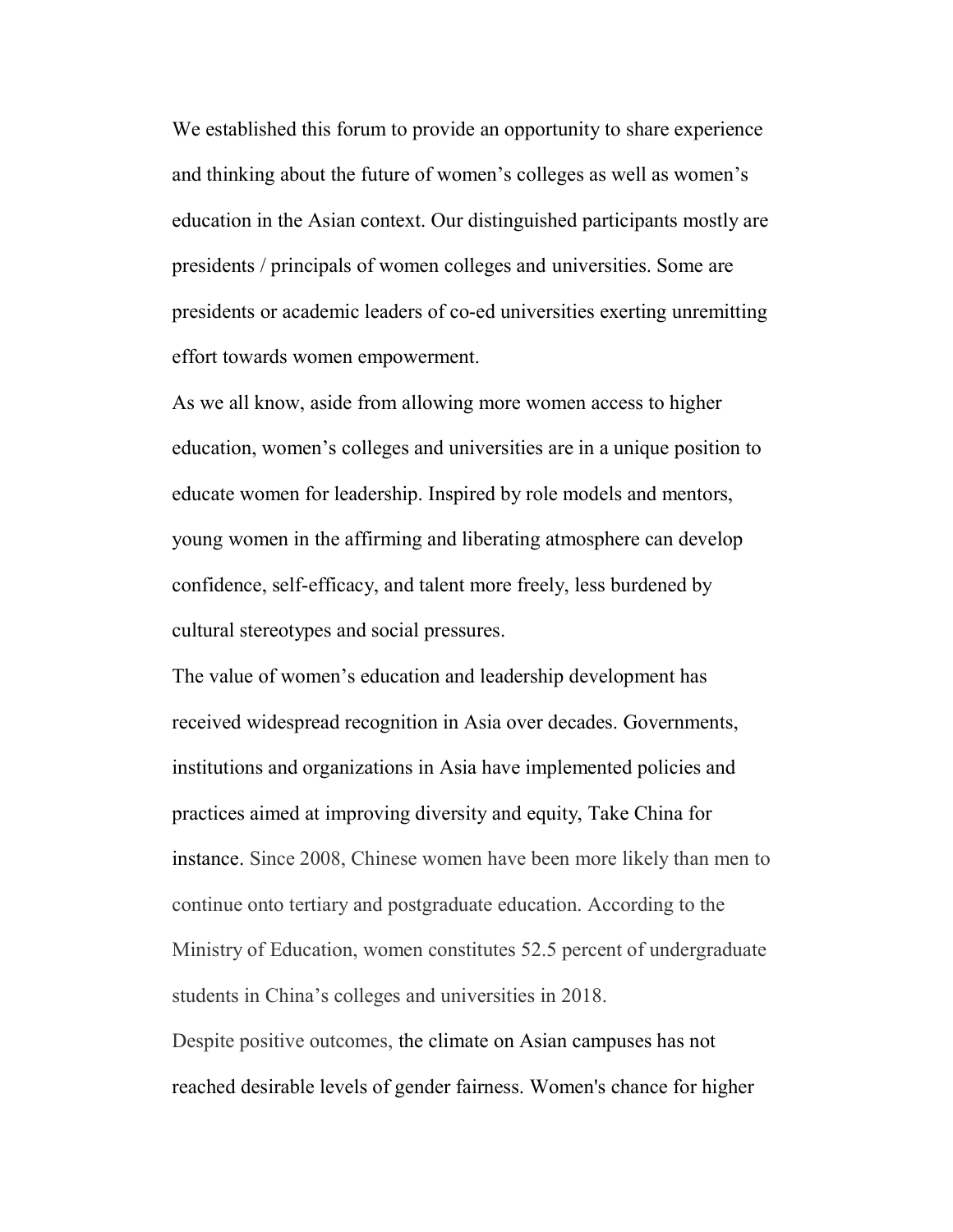education is still restrained by tradition, culture, religion, and economic circumstances. Women continue to fall behind their male colleagues in progressing towards leadership. Gender imbalance among senior university academics remains an acknowledged problem. Take East Asia for example. There is a high number of women exceeding greatly in academia but most of them are unable to break the ceiling to the top leadership positions. Women education and leadership development have a long way to go.

The advent of a global digital age created new challenges for women. Digitalization is characterized by artificial intelligence, big data, cloud computing and mobile robotics. It is likely to improve female participation in labor markets, financial markets, and entrepreneurship. A 2017 WEF report noted that women set up 55% of new internet companies in China, However, current gender inequalities may prevent more women from fully benefiting from the opportunities offered by digitalization. The WEF reported in late 2018 that there is a considerable risk that growing demand for AI skills could "perpetuate — and even widen — the sort of gender and equity gaps that often impact the technology sector." Lower female enrolment rates in the fields of Science, Technology, Engineering, and Mathematics deters women from fully realizing their potential in promising jobs or entrepreneurial opportunities of the digital age.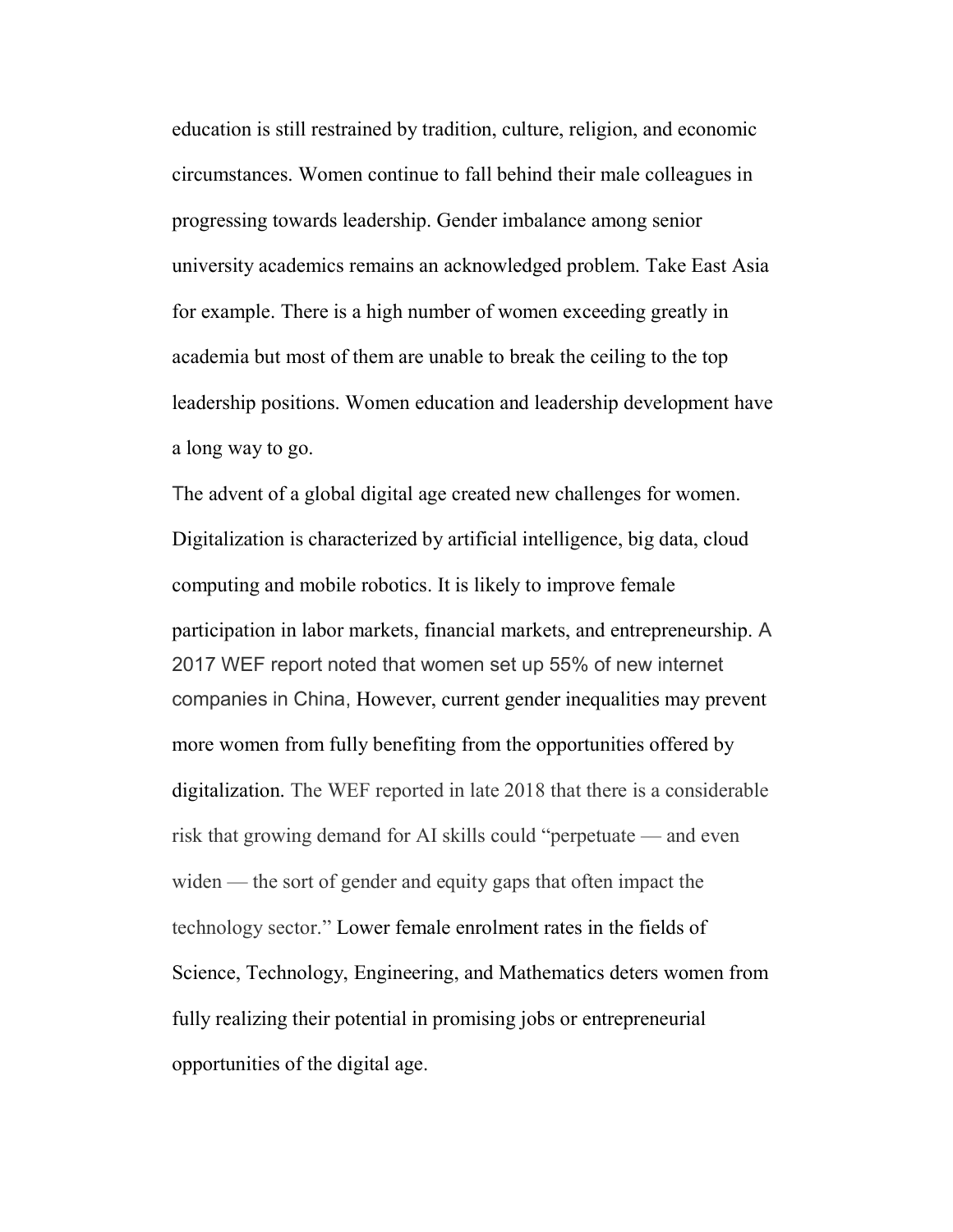In terms of all these trends, there are deeply concerned issues that have to be addressed in detail.

First and foremost, women's institutions still have a vital role to play in educating and inspiring tomorrow's leaders. But how to carry out the legacy of creating welcoming campus climates for female students and helping them develop the confidence they need to take risks and push boundaries? Innovative efforts should be made to structure leadership development into the curriculum and co-curriculum, through the whole person education. It is important for women to feel consistently supported and motivated to transform their skills and competencies in workplace, make well-informed decisions, and achieve a better balance in their personal and professional lives.

Furthermore, we also need to get women better prepared for new requirements on labor markets of the digital age. Initiatives should be launched to foster female digital literacy and entrepreneurship. More women should be encouraged to enter tertiary education and STEM occupations, unleashing their talent in learning new digital technology, and enhancing their economic and social autonomy.

The need of discussing these issues has drawn all of us to this Women Leadership Forum. We have brought with us unique expertise and experience, the strategies that we have used to overcome negative effects of environmental barriers, and the approaches we have adopted to prepare